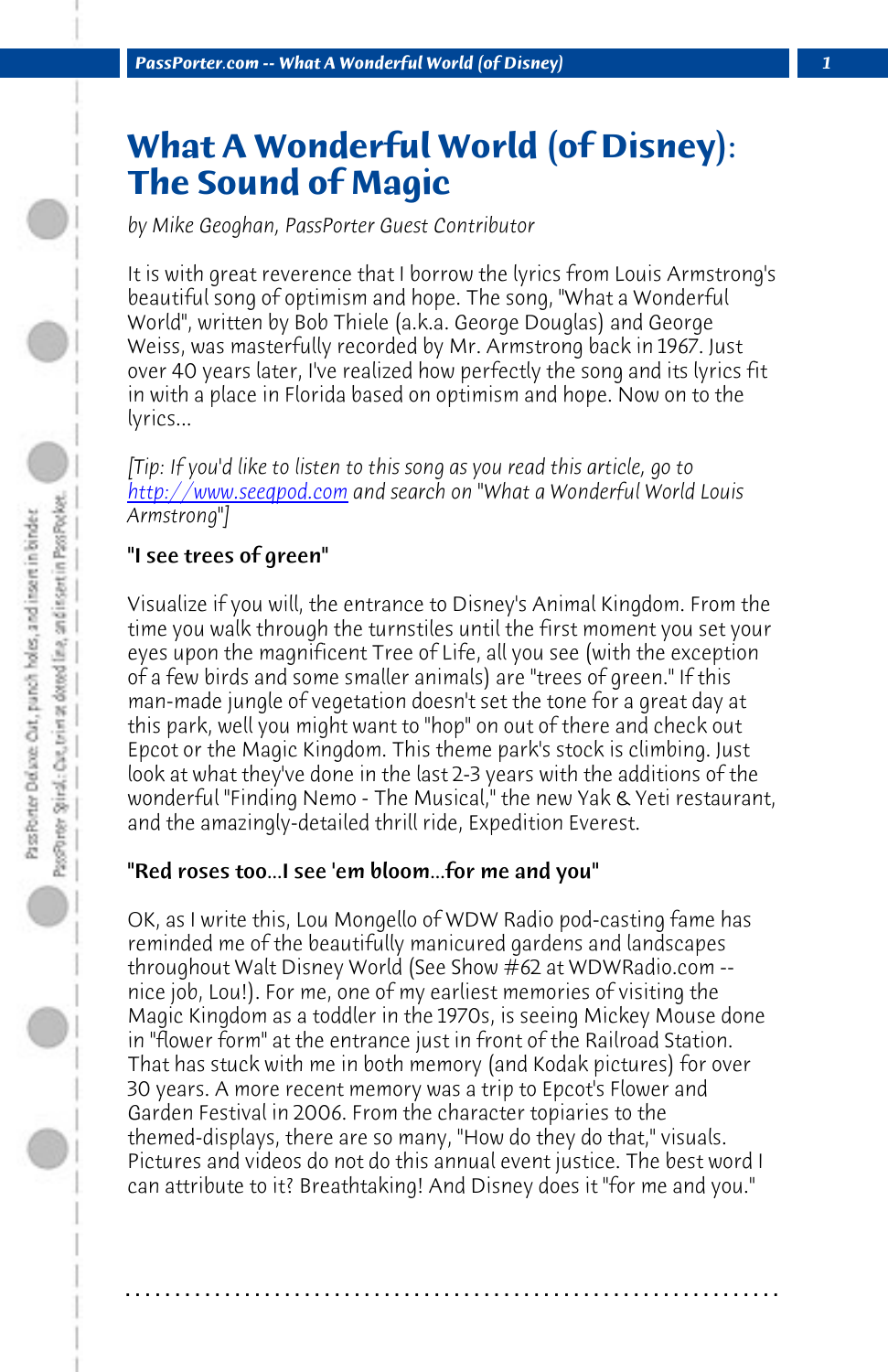#### "And I think to myself...what a wonderful world."

This family-friendly destination located in central Florida has the ability to transform humanity. It doesn't do it by ending war, poverty, or hunger on a global level. Walt Disney World does it as we should all do it ... ONE PERSON AT A TIME! Just ask a cast member. You could be reading this article thousands of miles away from Walt Disney World, but if you've ever visited you have no doubt encountered the superior guest service that this Disney destination provides. Now imagine if you treated a family member, a neighbor, or dare I say, a stranger in your town the same way. It may sound a little "Pollyanna-ish," but isn't it possible to translate that goodwill and pay it forward? Let's all try and see if we can't change our "wonderful world" together.

## "I see skies of blue ... clouds of white"

Has anyone seen the latest Disney promotional material attached to the "Year of a Million Dreams" campaign? It's shows most photographed building in the world, Cinderella Castle, surrounded by you guessed it ... "skies of blue and clouds of white." Is this a coincidence? I think not! What does Disney do when they make these huge structures like the castle or Spaceship Earth or the Tree of Life? They make us look up. They make us wonder. Most importantly, they make us dream.

# "Bright blessed days ... dark sacred nights"

You want "bright?" Check out the Osborne Family Spectacle of Lights at Disney's Hollywood Studios around Christmas time...VERY COOL! You want "dark sacred nights?" Check out Epcot's Candlelight Processional at the same time of year. If that doesn't absolutely touch you as a powerful experience, regardless of your faith, well then you should probably join the Tin Man on his quest to see the Wizard.

# "And I think to myself...what a wonderful world."

Although it's not my preference, I've recently spent a long weekend at Walt Disney World (4-days/ 3-nights) without even visiting a theme park! I still had an amazing time getting a massage at a spa, taking a boat ride to Downtown Disney, enjoying the incredible food at the many restaurants, watching the fireworks, and even taking a stroll on the Boardwalk. That's just some of the other things to do while you're here..."what a wonderful world."

# "The colors of a rainbow...so pretty in the sky"

This line is easy folks. Fireworks, fireworks, fireworks! Be they from

**. . . . . . . . . . . . . . . . . . . . . . . . . . . . . . . . . . . . . . . . . . . . . . . . . . . . . . . . . . . . . . . . . .**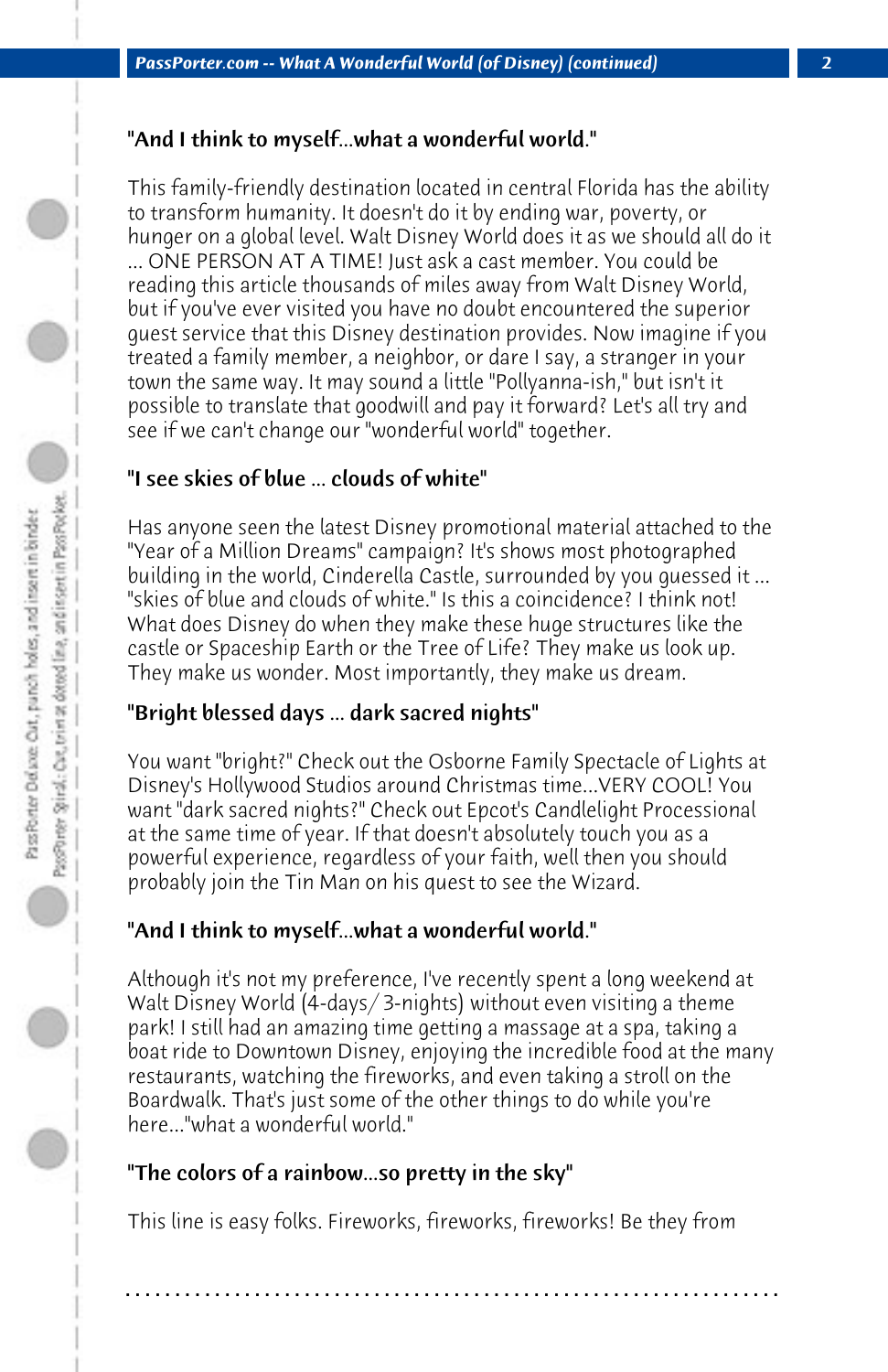"Wishes," "IllumiNations," or even my personal favorite, "Fantasmic!" Pretty? You betcha.

## "Are also on the faces of people going by"

OK, this is something I like to do and it gets better with age ... "people-watching!" Next time you're on-property, score a Dole Whip at the Magic Kingdom or your favorite cold beverage at the World Showcase, and park it. If you sit there for just 5-10 minutes, you are guaranteed to see people from every race, religion, culture, and country. And you know what ... most of them are having the time of their lives!

#### "I see friends shaking hands, saying how do you do"

Let's take a moment to single-out a particular group of cast members. The people who stand around for hours and for the most part, greet you happily as they make sure you get through the security and the turnstiles at each park's entrance. You probably never noticed because you're thinking about what ride to go on first, but next time you go ... flash them a smile and say, "Thank you!" You'll be glad you did and more importantly, so will they!

## "They're really saying I love you."

Most of them can't talk, but keep this lyric in mind the next time you see your favorite Disney character. Whether you're there for an autograph or a picture ... guess what that character is "really saying?"

#### "I hear babies cry, I watch them grow"

I'm in my late-30's, and I'm about to become a father for the first time this summer. This lyric is one that I've only witnessed from a distance while "people-watching." It is a rarity, but it does happen that little ones sometimes cry at the parks. Usually they are tired, but sometimes it may be from fright. Perhaps they aren't ready for a particular ride or maybe they just don't think a 7-foot tall Goofy is something they want to be near. This will change. They will grow (and from what I've been told, it is something that happens way too fast).

## "They'll learn much more than I'll never know"

Our children and our children's children have many future challenges in the "real world." However at Walt Disney World, they will have many future rewards. They will not only enjoy the experiences that we can give them when they are young, but they will get to see and experience

**. . . . . . . . . . . . . . . . . . . . . . . . . . . . . . . . . . . . . . . . . . . . . . . . . . . . . . . . . . . . . . . . . .**